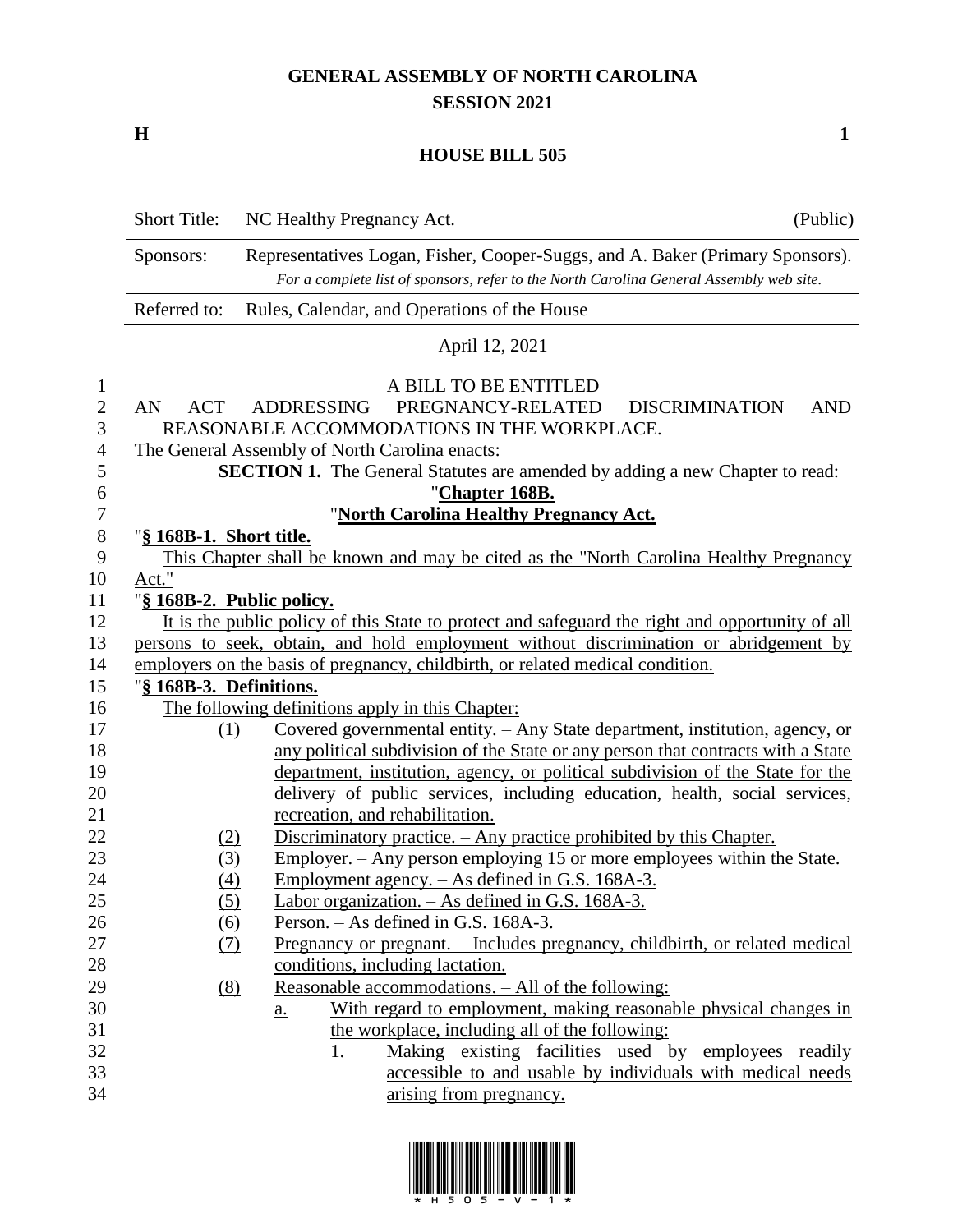| <b>General Assembly Of North Carolina</b>   |                   | <b>Session 2021</b>                                              |
|---------------------------------------------|-------------------|------------------------------------------------------------------|
|                                             | 2.                | Making reasonable changes in the duties of the job in question   |
|                                             |                   | that would accommodate the known limitations of a pregnant       |
|                                             |                   | person who is seeking or performing the job in question by       |
|                                             |                   | enabling the person to satisfactorily perform the duties of that |
|                                             |                   | job; modifying work assignments; temporarily transferring the    |
|                                             |                   | employee to a less strenuous or hazardous vacant position, if    |
|                                             |                   | qualified; or a combination of these.                            |
|                                             | <u>3.</u>         | Providing more frequent or longer break periods.                 |
|                                             | $\underline{4.}$  | Providing a private place, other than a bathroom stall, for the  |
|                                             |                   | purpose of expressing milk.                                      |
|                                             | <u>5.</u>         | Modifying food and drink policies to enable access to food and   |
|                                             |                   | drink and to permit meals and beverages at workstations.         |
|                                             | <u>6.</u>         | Providing seating or allowing the employee to sit more           |
|                                             |                   | frequently if the job requires the employee to stand.            |
|                                             | $\underline{7}$ . | Providing assistance with manual labor and limits on lifting.    |
|                                             | <u>8.</u>         | Temporarily transferring the employee to a less strenuous or     |
|                                             |                   | hazardous vacant position, if qualified.                         |
|                                             | 9 <sub>1</sub>    | Providing job restructuring or light duty, if available.         |
|                                             | <u>10.</u>        | Acquiring or modifying equipment or devices necessary for        |
|                                             |                   | performing essential job functions.                              |
|                                             | <u>11.</u>        | Modifying work schedules, including the option to work from      |
|                                             |                   | home.                                                            |
|                                             | <u>12.</u>        | Relocating workplace materials and equipment to make them        |
|                                             |                   | more accessible.                                                 |
|                                             | <u>13.</u>        | Adjusting uniforms or dress codes.                               |
|                                             |                   | Providing properly sized safety gear.                            |
|                                             | $\frac{14}{15}$   | Adjusting lighting and noise levels.                             |
|                                             | 16.               | Providing access to closer parking.                              |
|                                             | 17.               | Providing access to mobile assistance devices.                   |
| <u>b.</u>                                   |                   | The term "reasonable accommodation" does not require that an     |
|                                             |                   | employer do any of the following:                                |
|                                             | <u>1.</u>         | Hire one or more employees, other than the pregnant person,      |
|                                             |                   | for the purpose, in whole or in part, of enabling the pregnant   |
|                                             |                   | person to be employed.                                           |
|                                             | 2.                | Reassign duties of the job in question to other employees        |
|                                             |                   | without assigning to the pregnant employee duties that would     |
|                                             |                   | compensate for those reassigned.                                 |
|                                             | <u>3.</u>         | Reassign duties of the job in question to one or more other      |
|                                             |                   | employees where the reassignment would increase the skill,       |
|                                             |                   | effort, or responsibility required of the other employee or      |
|                                             |                   | employees from that required prior to the change in duties.      |
|                                             | <u>4.</u>         | Alter, modify, change, or deviate from bona fide seniority       |
|                                             |                   | policies or practices.                                           |
|                                             | <u>5.</u>         | Provide accommodations of a personal nature, except under        |
|                                             |                   | the same terms and conditions as such accommodations are         |
|                                             |                   | provided to the employer's employees generally and as needed     |
|                                             |                   | for lactation.                                                   |
|                                             | <u>6.</u>         | Make any changes that would impose on the employer an            |
| (9)                                         |                   | undue hardship.<br>Undue hardship. - As defined in G.S. 168A-3.  |
| "§ 168B-4. Reasonable accommodation duties. |                   |                                                                  |
|                                             |                   |                                                                  |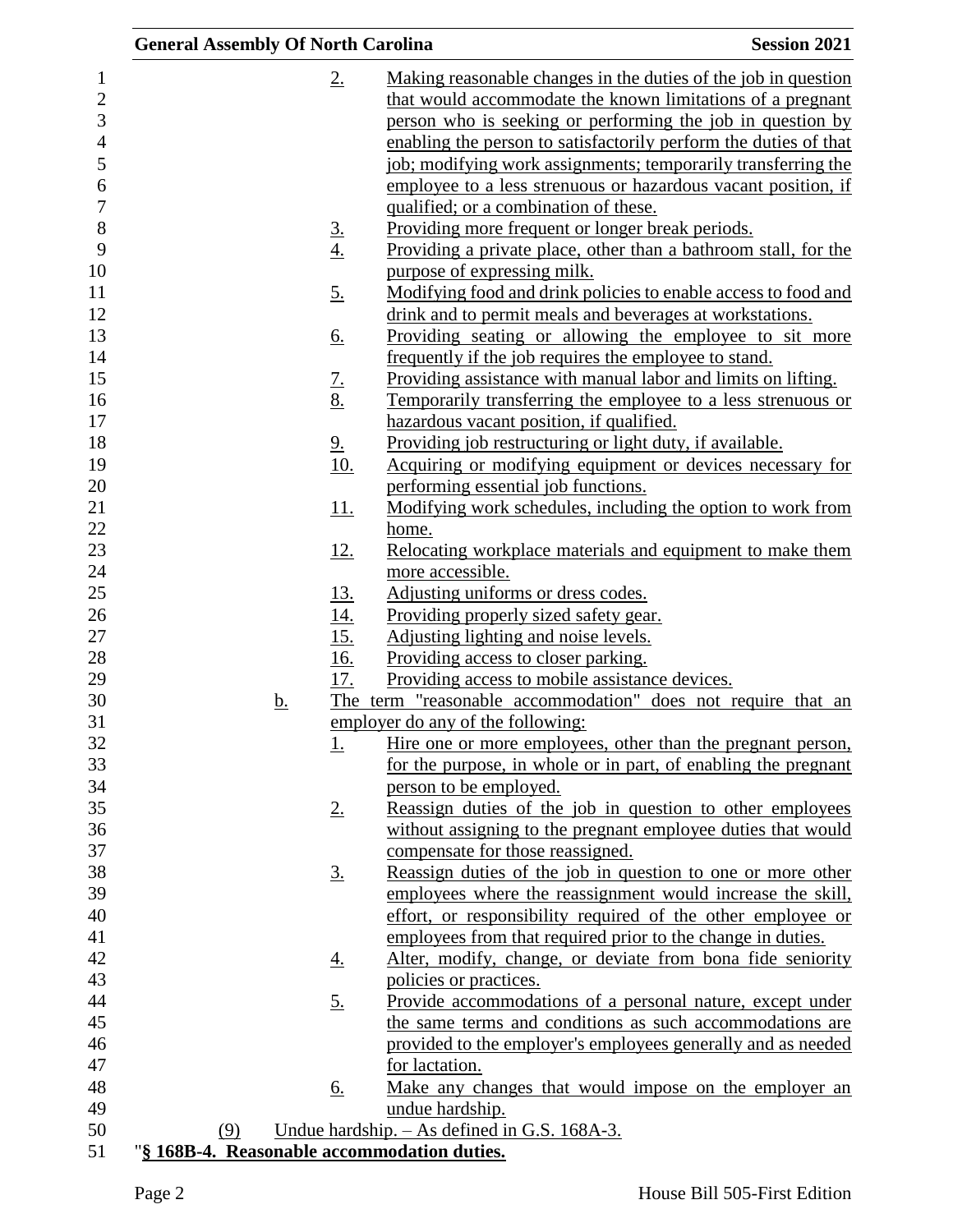|                                                                                              | <b>General Assembly Of North Carolina</b>                                                           | <b>Session 2021</b> |  |  |  |
|----------------------------------------------------------------------------------------------|-----------------------------------------------------------------------------------------------------|---------------------|--|--|--|
| (a)                                                                                          | A qualified pregnant person requesting a reasonable accommodation must apprise the                  |                     |  |  |  |
|                                                                                              | employer, employment agency, labor organization, place of public accommodation, or covered          |                     |  |  |  |
|                                                                                              | governmental entity of the person's pregnancy, submit any necessary medical documentation,          |                     |  |  |  |
|                                                                                              | make suggestions for such possible accommodations as are known to such person, and cooperate        |                     |  |  |  |
|                                                                                              | in any ensuing discussion and evaluation aimed at determining possible or feasible                  |                     |  |  |  |
| accommodations.                                                                              |                                                                                                     |                     |  |  |  |
| (b)                                                                                          | Once a qualified pregnant person has requested an accommodation, or if a potential                  |                     |  |  |  |
|                                                                                              | accommodation is obvious in the circumstances, an employer, employment agency, labor                |                     |  |  |  |
|                                                                                              | organization, place of public accommodation, or covered governmental entity shall investigate       |                     |  |  |  |
|                                                                                              | whether there are reasonable accommodations that can be made and make reasonable                    |                     |  |  |  |
|                                                                                              | accommodations as defined in G.S. 168A-3(8).                                                        |                     |  |  |  |
|                                                                                              | "§ 168B-5. Discriminatory practices prohibited.                                                     |                     |  |  |  |
| (a)                                                                                          | A person affected by pregnancy shall be treated the same for all employment-related                 |                     |  |  |  |
|                                                                                              | purposes, including receipt of benefits under fringe benefit programs, as other persons not so      |                     |  |  |  |
|                                                                                              | affected but similar in their ability or inability to work.                                         |                     |  |  |  |
| <u>(b)</u>                                                                                   | It is an unlawful, discriminatory practice to do any of the following:                              |                     |  |  |  |
| (1)                                                                                          | For an employer to fail to hire or consider for employment or promotion, to                         |                     |  |  |  |
|                                                                                              | discharge, or otherwise to discriminate against a pregnant person with respect                      |                     |  |  |  |
|                                                                                              | to compensation or the terms, conditions, or privileges of employment on the                        |                     |  |  |  |
|                                                                                              | basis of a condition related to pregnancy.                                                          |                     |  |  |  |
| (2)                                                                                          | For an employment agency to fail or refuse to refer for employment, or                              |                     |  |  |  |
|                                                                                              | otherwise to discriminate against a pregnant person on the basis of a condition                     |                     |  |  |  |
|                                                                                              | related to pregnancy.                                                                               |                     |  |  |  |
| (3)                                                                                          | For a person controlling an apprenticeship, on-the-job training, or other                           |                     |  |  |  |
|                                                                                              | training or retraining program, to discriminate against a pregnant person with                      |                     |  |  |  |
|                                                                                              | respect to admission into or employment in the apprenticeship, on-the-job                           |                     |  |  |  |
|                                                                                              | training, or other training or retraining program on the basis of a condition                       |                     |  |  |  |
|                                                                                              | related to pregnancy.                                                                               |                     |  |  |  |
| (4)                                                                                          | For an employer, labor organization, or employment agency to fail to meet the                       |                     |  |  |  |
|                                                                                              | duties imposed by this Chapter.                                                                     |                     |  |  |  |
| (5)                                                                                          | For an employer to fail or refuse to make reasonable accommodations for                             |                     |  |  |  |
|                                                                                              | limitations arising from pregnancy, childbirth, or related medical conditions                       |                     |  |  |  |
|                                                                                              | for an applicant for employment or an employee if the applicant or employee                         |                     |  |  |  |
|                                                                                              | so requests, unless the employer can demonstrate that the accommodation                             |                     |  |  |  |
|                                                                                              | would impose an undue hardship on the operation of the business of the                              |                     |  |  |  |
|                                                                                              | employer.                                                                                           |                     |  |  |  |
|                                                                                              | "§ 168B-6. Retaliation prohibited.                                                                  |                     |  |  |  |
| (a)                                                                                          | No employer shall discharge, expel, refuse to hire, or otherwise discriminate against               |                     |  |  |  |
|                                                                                              | any person or applicant for employment, nor shall any employment agency discriminate against        |                     |  |  |  |
|                                                                                              | any person, nor shall a labor organization discriminate against any member or applicant for         |                     |  |  |  |
|                                                                                              | membership because the person has opposed any practice made a discriminatory practice by this       |                     |  |  |  |
|                                                                                              | Chapter or because the person has testified, assisted, or participated in any manner in proceedings |                     |  |  |  |
|                                                                                              | under this Chapter. For purposes of this section, examples of retaliation may include denying       |                     |  |  |  |
|                                                                                              | employment opportunities based on the need for a reasonable accommodation; requiring an             |                     |  |  |  |
|                                                                                              | employee to take leave if another reasonable accommodation can be provided; counting an             |                     |  |  |  |
|                                                                                              | absence related to pregnancy under a no-fault attendance policy; and failing to reinstate an        |                     |  |  |  |
| employee to the employee's original job or to an equivalent position with equivalent pay and |                                                                                                     |                     |  |  |  |
|                                                                                              | accumulated seniority, retirement, fringe benefits, and other applicable service credits when the   |                     |  |  |  |
|                                                                                              | employee's need for reasonable accommodations ceases.                                               |                     |  |  |  |
|                                                                                              |                                                                                                     |                     |  |  |  |